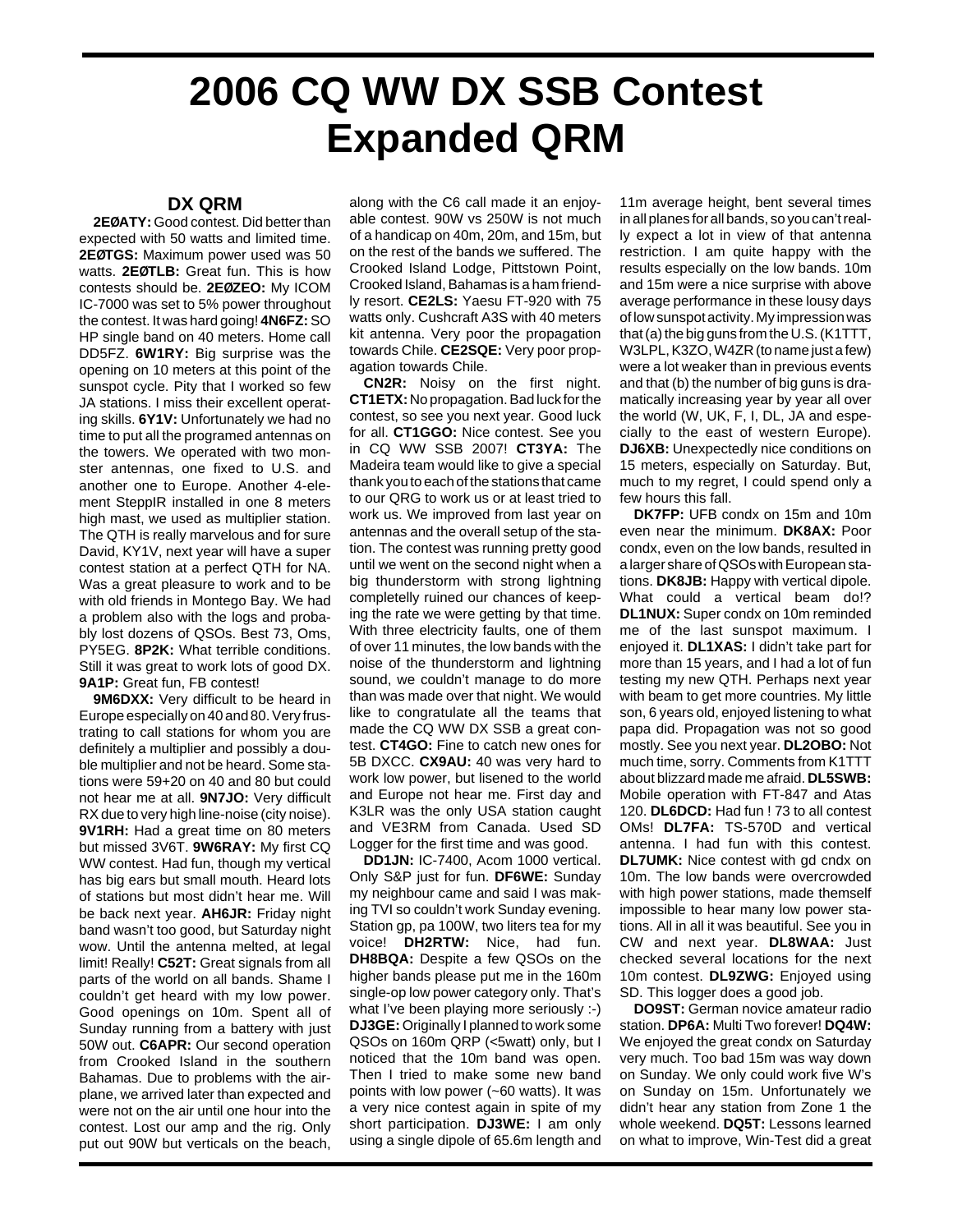job. **DS3HWS:** My first log submission to CQ WW DX contest. Really enjoyable time and reasonable QSO counts. CU next year. **E21EIC:** Nice to hear signal from Laos by XW1A, Larry, show up in CQ WW after I gave him info. I think he could have made high score for his first time in CQ WW contest. I heard many new Thai hams show up on the band, including E20PFE, E27EK, HS5FAI, and HS9JSQ. Also I heard more HS/E2 hams in contest and were E20WXA, E21YDP, HSØZBS, HSØZCW, HSØZDX, HSØZEE, HS6MYW, HS8KAY, and HS8KGG. I could not forget HS0ØAC, RAST HQ station in M/S operated by HS1CKC, HSØZDJ/W2YR, and HSØZCG/KL7ENY. Thanks for showing up, HS/E2 calls. I missed Zones 1, 2, 6, 7, 39, and 40. Thanks to CQ magazine for supporting contest and thanks to all QSOs. CU in CQ WW CW from XU7ADE. **E21YDP:** Nice to work stations from SA and Caribbean: LU7HN, OA4WW, YV4A, and 5K4DX. Also nice to work Larry Jr., XW1X, from Vientiane. Tnx for all QSOs.

**EA1FDI:** First CQ WW on 15 meters. Excellent propagation the first day and terrible the second. Anyway I am happy with the result, with only two elements and 600 watts. **EA3EJI:** For sure, despite forecasts, the CQ WW made its own propagation! Ten meters became glorious! **EA4DXP:** This year I have problems with my rig. See you next year! **EA8ARG:** This is my first contest operating QRP. Low power is a very different manner to operate, and it is very frustrating not getting copied, despite the strong signals from other stations. Anyway, I enjoyed the contest very much. Many thanks to all the fellows who tried to copy me, and they couldn't. Thanks to CQ for the contest, and I will copy you in the next contest! **EB3EPR:** 10m was really good on Saturday. Sunday was not so good. **ED2WW:** Nice contest, poor conditions with USA, nice opening on 10m to SA Saturday afternoon. **ED3SSB:** Great conditions on Saturday with 10m band open for 4 to 5 hours, but Sunday was little bit harder with 20m absolutely crowded.

**EI2JD:** Great contest, great conditions on all bands. **EI4CF:** 15 was marvelous on Saturday but not so on Sunday. **EI9HX:** Good contest. **F4ETG:** Great contest, great contesters! Waiting for next year! What a good time. **F5FLN:** I was very happy to make QSOs during the CQ WW SSB. Lots of stations in the QRM, many U.S. stations in split. **F5KSE:** First participation in CQ WW DX, and not the last. Many thanks to F5KSE Radio Club for loaning their station. See you next year with more QSOs. **F6BNH:** Not too much time to spend but enjoyed to give some points. Tried new receiving antenna on 160m and it seems it will be good for CW next month. It seems that many DX stations normally on for this contest were not, maybe because of propagation. 10 meters opened a little bit. Good surprise to ear North American stations on 10. Thanks for organization. See you next year. **F6FTB:** Rig K2 from Elecraft plus 100 watts into a 2×20m doublet. Due to family commitment I had only one day to spend on the CQ WW SSB so I chose to stay in the monoband 80m class in order to have the full afternoon to prepare the family QSY to the French Riviera. To have a swim on October 30 in a sea at 23°C is a good compensation for missing the CQ WW SSB!

**FG5JK:** Very difficult to start runs or to keep a calling frequency for a long time period in low power mode. The most difficut band was 20m. The height of the FB32 (2-el tribander) at 6m was too low for 20m and 15m. Even European stations calling CQ were not able to hear my call. Tks to Gerard, FG5JK, the station owner, we had a nice family holiday. **GØEYO:** Few U.S. stations heard this year but good fun. **GØKDS:** Handicapped with no antenna for 40m and 160m, only a low vertical for 15m and 20m shielded by trees and building. But as usual enjoyed it except the last 4 hours. **GØVDZ:** First entry in CQ WW Topband only. Very hard work. **GØVOK:** Good activity on 15m but conditions to North America were poor. Great fun. **G1T:** Great to see 10m opening well this year. A very enjoyable contest but 40m was poor. **G1VDP:** Had to be the hardest yet. Only worked U.S. on Saturday and a few South Americans. Worth losing sleep over and looking forward to next year already. **G2B:** Our first attempt at CQ WW SSB and we enjoyed ourselves greatly. We had a few dramas, like a PC crash, which lost rig and SteppIR control. Maybe a few mistakes there. Our FT-1000MP went wrong at 2235 UTC. The final QSO was not an entry so entered a known dupe to zero score!

**G3KWK:** Frustating at times. Did 27 hours. **G3RAU:** Hard work but good fun as always. **G3TXF:** 40m single band is not a "fun" category for an occasional SSB operator! However, having access to 7.1–7.2 does ease the spectrum pressure slightly. **G3VCQ:** SD is the ideal software log for contesting = superb! **G3YBY:** Casual entry only; just 16 hours operation. **G4ADJ:** Propagation less good than last year. More contacts and more bands used but score lower! **G4DDL:** Lots of good QSOs but some of the big guns seemed to have big TXs and no ears. It was nice to meet many old pals. **G4DFI:** Very enjoyable. **G4LDL:** Just could not get heard on 80m so packed up trying. Only able to operate for about 15 hours. **G4MKP:** My technique improves every year. All I need for next year is a 200 ft. tower for me and two weekend tickets to Paris for my XYL and daughter. Outstanding contest. Thank you. **G4NXG:** Conditions not so good for mobile DX but lots of activity nevertheless. Great to see 10 meters open to Europe.

**G4OCO:** As always CQ WW makes its own propagation. My first HF contest in several years. Must improve my LF antennas. See you next year. **G4PIQ:** No time to prepare main station for serious entry this year. Found a few minutes here and there to work a handful of stations from home. **G4SLE:** Really great to here so much activity. **G5W:** Great contest again. Good conditions on the Saturday deteriorated on Sunday. Just a two-man effort this year. It was going to be an SOAB entry until two days before the contest! **G5X:** Only worked contest for a short period. **G6CSY:** Wow! 15m was the icing on the cake! **G6SFP:** Excellent contest, great fun. **G6UBM:** Saturday seemed the more active day. Very poor audio from some stations. A number of stations just calling QRZ with no callsign. **G7RTI:** Great contest, enjoyed. **G7T:** Overall conditions not too bad, bearing in mind we are at the sunspot minimum. Not easy to compete when using only simple wire antennas but it was a lot of fun! G7T is the contest callsign of the Square Bashers DX group. **G8ITB:** First time entry in CQ WW. I really need a beam! **G8ZRE:** Best score to date. Next year hopefully more. Hard going to USA and Canada.

**GI4AAM:** Time on air low due to arrival of new grandchild. **GI4SJQ:** Lots more time this year even though I had to work on Saturday. Worked mostly Europe with very few W/VE stations on 15 and 20m worked. 10m was open which was a change. Great fun but very tiring. QRM was very heavy. **GMØB:** Number of Q's down this year. Condx on 160m down, condx on 10m up. Added two more inverted L's for 160m and an NVIS for 80m. Changed logging software from CT to WinTest and tried the use of stub filters on our 40m station. WX was lousy with Thursday being very wet and windy during setup. **GMØIIO:** Great contest. Crowded bands for such poor condx. FT-1000MP with 100W. Antenna 40m extended Double Zepp at 40 ft. **GM2T:** Enjoyed the contest as always. Great to see Foundation license holders, some of them entering a contest for the first time having a real go and coping with heavy QRM. Weather very "wild" over the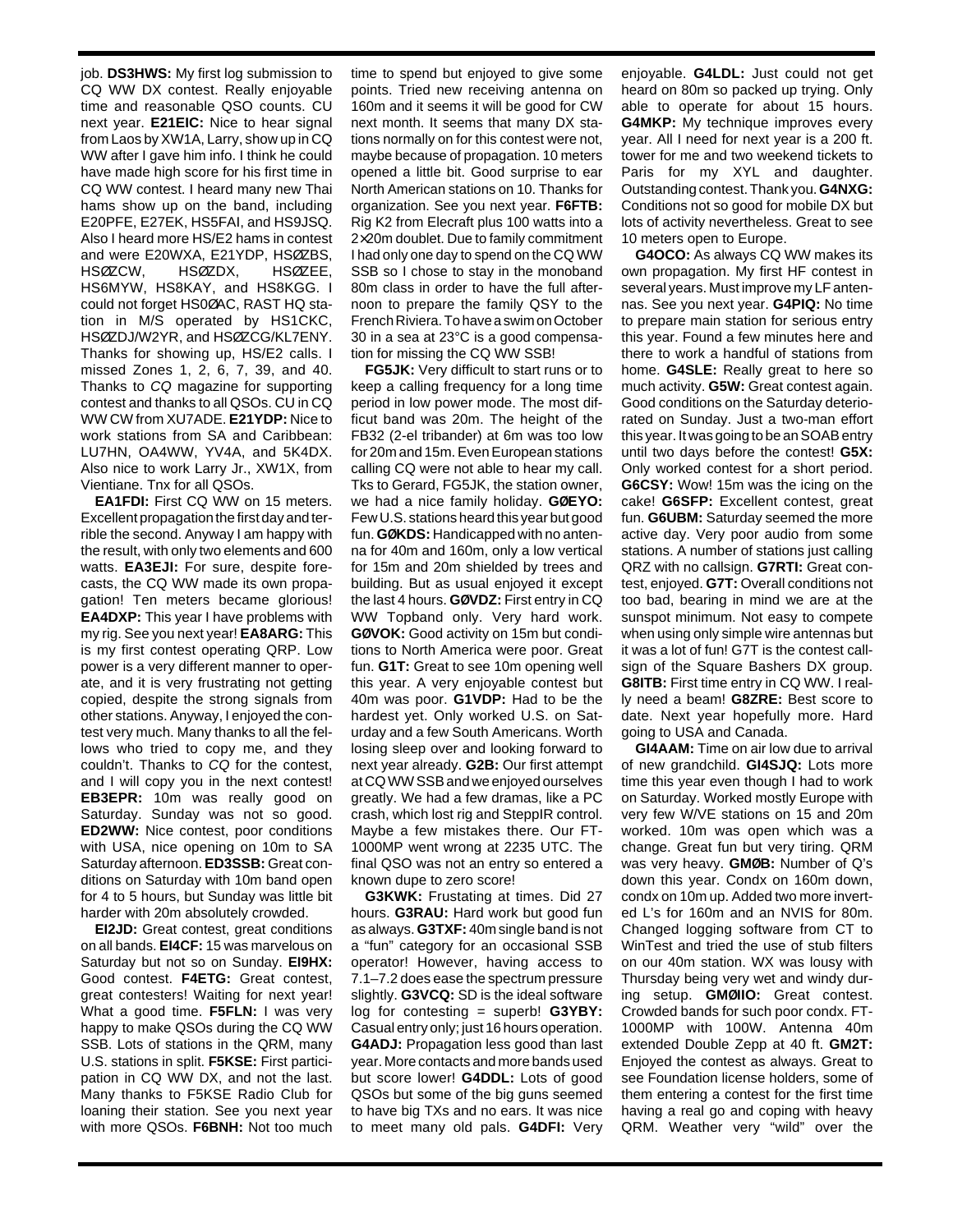Saturday night/Sunday morning. No real problems apart from a burst guy and faulty connector on the 15m Yagi. Network ran extremely well, as it was the first time of using WinTest in a major contest. Did have a couple of instances of RF problems but were solved with ferrite rings.

**GM3WOJ:** Great contest, but condx not good to USA from northern Scotland. **GM6NX:** Thanks to all GM6NX members who helped set up the stations and kept them running during the day. **GM6TVR:** Great contest, great logging programme. **GM7TUD:** Antenna problems on Saturday morning took a little while to resolve, then rotator packed in on Sunday. Still enjoyed the contest as usual and good to see some nice band conditions. **GU4EON:** CQ fun! **GWØDCK:** Contest site not good. Antennas two phased dipoles. Could hear very well but needed amp, lol. CU all next year and thanks to all. **GWØTKX:** Great contest again. **GWØVQR:** I tried for about 5 hours in the contest. Five watts into the miracle whip was not enough on SSB. See you next year. **GW3VQO:** My first operation from Wales, just four hours total. **GW3YDX:** Very hard work on Sunday. No USA at all! **GW4BLE:** Broken radio on Saturday cost me time, QSOs, and mults. **HA2QW:** My amplifier broke down before the contest started. I had to go low power. **HA503DMF:** Didn't have enough time to participate in the whole contest. Good conditions and good activity. **HA8BE:** Nice contest! Next year agn! **HB9BLQ:** Very nice team and despite low SSN we were able to get quite a good number of multipliers. Thanks to all for the nice weekend with a lot of sun and high temperatures above 20°C. **HB9TQG:** Two-el SteppIR, 40m dipole, lowband sloper. 90% S&P, but first time little runs on 20 and 40, so score increased! I had to play a concert Saturday night, was hours away from radio, but still no sleep, so Sunday very tired!

**HC1JQ:** First time all band low power. I see you next year and thank you. **HI9L:** Many problems with energy and static. **HQ4R:** Activated NA-060 Tigre Island. Thanks to Javier, HR2J, for his great hospitality! 73's EW1AR, NP3D. **HQ9R:** Great contest as always. **HR2RCH:** Tnx fer nice contest and allowing our radio club to participate. Tnx to all the stations that make this contest so great because of the pile-ups. **HSØAC:** Lots of fun and the 10 meter openings were a surprise! **HSØZ-DR:** Magic (?) band dead daily and full of DX for CQ WW SSB! Fun as always after 49 years of CQ contesting as KN4PHY, K4PHY, DL5IX, K4PHY/YV5, TJ1AW, G5BAU, GC5BAU, SVØCT, KH6/N4CT, T5CT, N4CT, HSØZDR. **HSØZDX:** Good to see lots of activity. **HSØZEE:** First day pipeline into Japan all bands. Second day was mostly flat early morning, two hours of dead bands. Contest great.

**HZ1IK:** I did not have too much time for the contest because of QRL. Therefore, I decided to just distribute some multipliers and try to get some new ones. The propagation on 10m was not too bad compared to the usual conditions. Therefore, I decided to send the log as 10m single band. See you in the next contest. **I5KAP:** Fantastic propagation for very nice log. **IC8POF:** Fine experience again despite the bad propagation on Sunday afternoon-evening. See you next year. **IO4T:** Our best WW DX SSB. Nice team, good Es openings on 10 and 15 Sunday. **IQ5GR:** Linear amplifier mechanical problem, cluster off line, and rotator control box broken by the lightning transient. **IR3Z:** A good contest for me this year. **IR4B:**It was a fantastic contest for me. Enjoying the new FT-2000 transceiver, new antenna, nice 20m prop summed up into a higher score (op IK4AUY). **IWØHOU:** My first CQ WW SSB. Definitely an exciting experience. Only 506 QSOs but a good start for the future. **IW1FPK:** First time in the contest. Big fun! **IW1QN:** A very good contest. I participated only some hours. **IW2NSE:** Operations stopped too early because of TVI. **IW3IKX:** First time in this contest. Only a few QSOs but a lot of fun! **IW7EGQ:** Superb propagation on 10m.

**IZ1DGG:** Power reduced by internal regulation not modifiable at 4.7 as showed by Bird wattmeter. Very good propagation but for short skip only. **IZ2EID:** Due to antenna problem only 200 QSOs. Better luck next time! **IZ5ICH:** Good propagation and good DX. **IZ7AUH:** I worked for three hours only. Fantastic propagation on 20m in all times. I think to 2007 edition and make a fantastic team, for a fantastic experience. **IZ7EDQ:** Thank you to all! Good contest for me. Next contest 2007, ciao! **J42WT:** Thanks to all for a great time in this contest. See you next year! **JAØAVS:** I enjoyed my first CQ WW DX contest. **JA1BUI:** Cool time. Thank you for QSOs. **JA1CP:** Had an enjoyable time. Thank you. **JA2TTH:** I enjoyed the contest. **JE1ALA:** Am 3rd licensed in JA, using IC-706MK2gs (only 10W output) and whip antenna up about 13m. Mni tks 4 ur works! love only 10 meter band. 73 es GL in test. CU all around the world, 10m lovers. **JE1LCK:** Operated from JD1/M Minami Torishima. Maximum power output was less than 5 watts.

**JE1NSA:** Thank you! **JE1SPY:** I was QRV on 80 single band. In this season our JA station was damaged. Very heavy QRM (OHT radar) from south island on 75m. Its signal strength is S9 + over10 dB! We cannot receive DX signals on this band. I called CQ in this contest. I was called by XF4DL on 75m band. I was only barefoot! I could not QSO with him because of very heavy pile-ups before the contest! It was very lucky! A blessing to me! **JF3IYW:** Running 50 watts and antenna is short dipole. It was hard to operate 40m band. **JF4GWA:** Quite happy with the results, because my antenna was a very modest one. **JH4UYB:** Great contest. **JI8BUR:** Rig Yaesu FT-850, output power 50W. A very exciting test. **JJ1MZH:** It was enjoyable even with conditions in such low sunspot number period. **JK1TCV:** Rig output power used less than 5W. **JM1LPN:** The propagation was better than expected on 15m on Saturday. Sunday was poor with the path to the polar areas very limited. We do not remember working so few stations from Scandinavia during the CQ WW.

**JR1NKN:** I'm very glad to have many QSOs. The maximum output power in the contest was 5 watts with FT-817 transceiver. **JR1VAY:** I enjoyed the contest. **JR3NZC:** Good contest. **JR4FLW:** Tnx nice contest. **KH7U:** Good conditions. It was great running stateside in the morning and having FG5FU break through, then a few QSOs later, 6W1SE. **KH7X:** Very poor conditions; only four EU's worked, all via long path (KH6ND). **KL1V:** Great openings into the Pacific, but where was the rest of the world? **KL2R:** Didn't break 500 QSOs or 100k points, which became my adjusted goals after a dismal night and morning session on the bands. I had originally hoped for double those points and contacts after a good start to the weekend. However, this is quite a respectable performance, considering the station was put together quickly and with domestic (ARRL) contests in mind for this year. No more tower climbing until late spring. **LA1K:** Trouble with aurora all the way. **LA8GK:** Not too good cndx especially when using an indoor longwire.

**LU8SAN:** My first entry log in CQ WW. I'm blind and automatize with a pulser to take QSO time to record in tape. Some LU hams helped me to write software that permits logging more easy in real-time QSOlogging. I'm very happy. New doors were opened and enjoy this moment. **LW3DC:** It was great to participate again. QRP is hard but fun. **LX6T:** Had again a very good time. Worked many countries this year, but some good mults were missing. Couldn't worked KL7 and KH6 this year. **LX7I:** Nice contest again. I spent too much time on working multipliers. Need to improve my number of QSOs. Thanks to all for calling me. My new call is now LX2A (ex-LX2AJ). **LY2BOS:**Thanks for the nice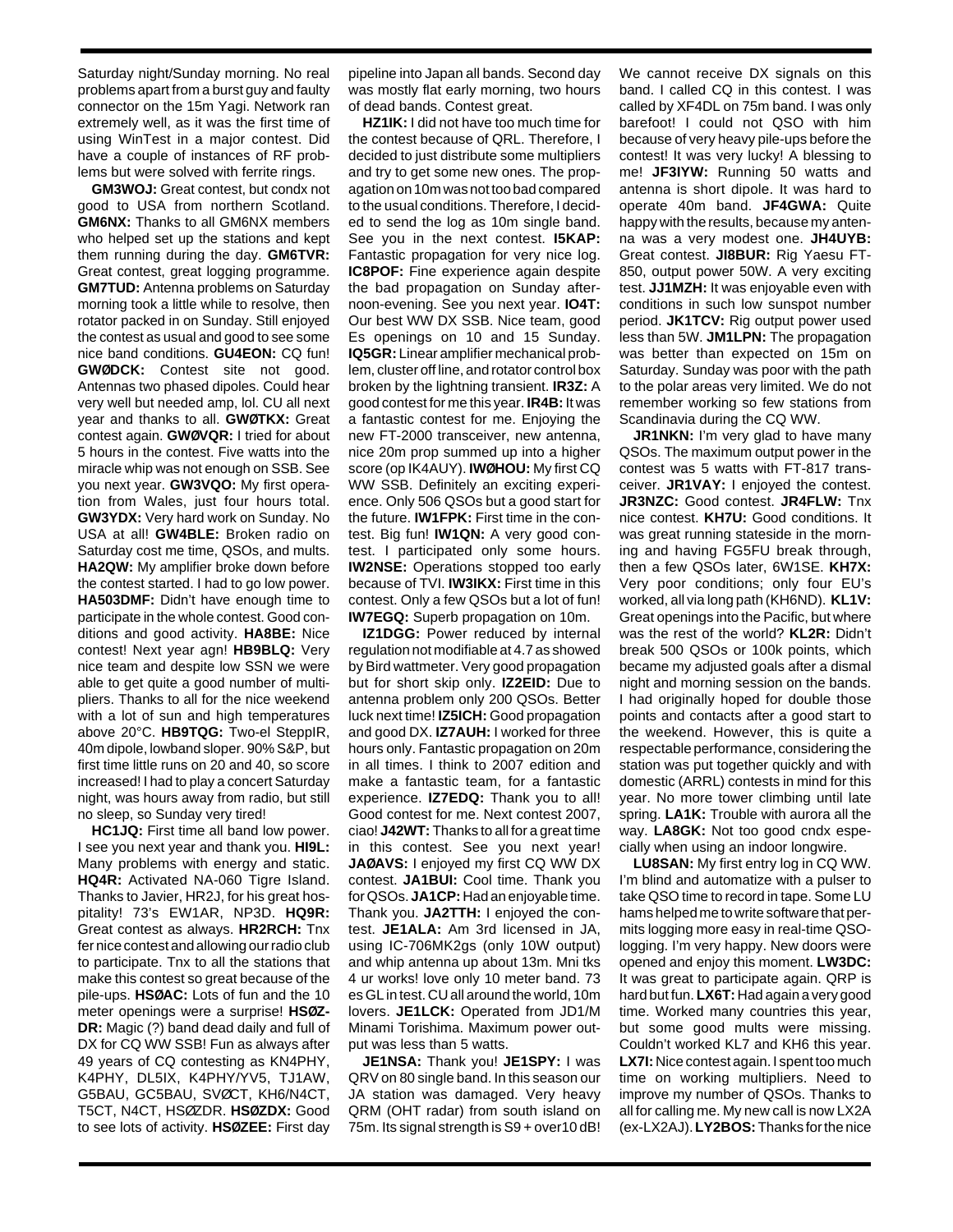contest! **LY6M:** Nice condx on Saturday, poor on Sunday. So it seems to concentrate more on 15 and 10 the first day was a good choice. Nice Es opening on high bands. 80% of QSOs were with Europe. 45 hours is the most I have ever operated in SSB contest.

**MØOIC:** Conditions were excellent this year, thus providing plenty of activity. I did not work all stations, as trying to work as many countries and zones as possible, so this is more of a check log than an entry of course. **M2H:** Band conditions much better than expected. Only four ops but it was great fun taking part in this great contest. Thanks once again to the organizers and adjudicators for all their efforts. **M3NDP:** First time entering this contest. Great fun. See you next year. **M4A:**A very fun contest entry with a large team made up almost entirely of current students or recent graduates of Cambridge University. We had our fair share of problems, such as melting two baluns during the weekend, which left us with 80m for much of Sunday evening, and we also had only one 14/21/28 MHz antenna, so the mult station could not use these bands while the run station was on one of them. Nevertheless, we improved on our score from last year and felt that conditions weren't as bad as they might have been. **M4U:** Very good conditions and activity levels. Amplifier failure on second day limited hours of the 48 possible. Very enjoyable and tnx to the organizers.

**M8C:** Great team effort in the Cray Valley Club's 60th anniversary year. Plenty of members turned up to help and to operate. One of our members, G3SXE, usually joins a Canadian team in Zone 2, but this year it was the turn of Bob, VE3SRE, to join us. He couldn't get over the lack of snow! **MIØLLL:** Conditions on Saturday were great, starting off with being able to work 1.5h before daylight, which continued to a nice opening to the U.S. shortly after midday GMT. However, very few Zone 3 stations logged. Day 1 finished off with 1410 Q's. Day 2 was a different story; conditions were way down and therefore spent most of the morning chasing much needed mults. Midday opening did not happen and not one U.S. station was logged at all on Sunday. Only the East Coast big guns could be heard weak via the direction of South America later on in the day. Finally around 1500Z the amp had had enough and threw in the towel, forcing full-time S&P mode. Thanks to all who made it through. **MMØGOR:** All QSOs with 5 watts only!

**MUØGSY:** My best contest to date! Looking forward to next year. **MWØRZC:** Enjoyable. **NP2B:** Always a pleasure to host a first-class team of guest ops (K5KG, WD4R, N4BP, and W4DTA) and this certainly was no exception. A bit ironical, but the host (me, N4BP) lost his voice about a week before the contest! **OE2S:** First SSB effort in M/2 category with our little M/S station. Result was a damaged six-pack and three destroyed antennas (and as a result a lot of "cable-confusion"). Interference did not allow us to use the desired bands. Nevertheless a lot of fun with the good condx and much room for improvement in the future. **OH1F:** I broke TS-850SAT after a few hours operating. The rest of the contest was run with TS-2000 without DVK. Propagation was very poor, but some interesting openings happened, like working K3LR and W3LPL on 10 meters at 2100Z. Absolute contest highlight was nailing XF4DL at 2200Z on Sunday on 15 meters. **OH2LZC:** Spent the weekend shouting zulu-charlie.

**OH2RA:** Just a short effort this time. **OH2TI:** Demonstration of contesting at club. Also first little bit of proper contesting in ages. Had fun. Must start to do this more often (OH5JOC). **OK1BLU:** A good contest. Hope cu agn next year. **OK1KT:** For the first time in my life I enjoyed the contest. Thanks to the N1MM software. CU next year! **OK1TC:** Excellent propagation on 10 and 15m in this minimum sunspot activity cycle. **OK2SWD:** Good contest. See you again, friends. **OK4DZ:** I am newcomer, having one year ham licence now. First time in CQ WW for a few hours. Excellent propagation. **ON3TO:** First CQ WW contest as QRP with 5 watts. I enjoyed it and hopefully see you next year. **ON5SV:** Very nice moment spent at the radio! **ON900BE:** Bad conditions but very fine contest. **OQ4T:** First time in contest with my new vanity callsign. Tnx a million to all, and see you next year. **OQ7T:** Only could spend a few hours on contesting due to family obligation. Great fun. See you next year. Tnx.

**OR7Y:** Just had some fun in between work. **OT6L:** New location in the fantastic shack of ON4HIL with lots of new operators. Had a lot of fun and learned a lot, especially what you are allowed to work as multiplier station in MOST class! **OT6W:** With better antennas we get better results. **OY1CT:** This mode is fairly new game for me. I apologize for the delay in picking up some of the calls. There sure are some strange phonetics out there. **OZ7TTT:** 10m was surprizingly open some hours both days. Condx on other bands fair. **P40A:** Awesome contest with conditions better than predicted, again! **P40W:**Had fun. Hope others did, too. Nice to work EU on 10m this year. **PAØFAW:** For my low power and indoor antenna

quite a nice contest. Heard 10/15 open deep in the night but cannot use SSB during the night here in order not to wake up the neighborhood. **PAØIJM:** A lovely contest weekend. Nothing to complain about the band conditions. **PAØMIR:** Sunspots low but activity high meant good number of contacts on 28 MHz for the club score anyway. **PA3FMC:** Enjoyed working this contest. I used my new FT-2000 this time. Was nice to have some good filtering because of all the strong European stations. My antenna is an end fed 20 meter wire antenna with auto tuner.

**PA3GNZ:** It was fun to be in the contest for the first time. Some QSOs made with 500 mw. **PA7MM:** We had a great time. All went well this year. **PE2KP:**It was great DXing with my 4.5 watts QRP and working a few new ones on 160 meter band. All the bands were open for DXing. What a great time before my birthday the next day. **PG2AA:** Again had a FB weekend! **PI4COM:** After a few years back to multi-operator contesting. Our mix of experienced and new contesters sure enjoyed this contest. CU in the next one. **PI4ZI:** Special thanks to PB1WB and YL (Marianne) for the catering and Mariska for acting as "barmeisje" (bar maid). Thanks to PE1BR for the support. **PI4ZOD:** We had a nice weekend and we learned a lot, so we got the goal! **PS2T:** Great pleasure to have the young generation operating the station. Thanks Oms, PY5EG/PY2OMS.

**PV8IG:** Great to work with SD program. I left from hospital. I was sick for 10 days, but I had phisician's permission to enter this contest. Was wonderful. **PY2XC:** Conditions were exceptionally good on 10 meters. Unfortunately had to vote for president on Sunday. **PY2YU:** Poor conditions, but much better than last year of course. I heard about 5 or 6 countries that I couldn't work, but I'm satisfied with my mults result. Congrats to my friend Juan, LU1HF (Chapolin) for his big score. **RK4HYT:** Nice contest. **RV3NA:** Tnx for contest! **RV6LFE:** Unfortunately lost electricity at 16Z Saturday. It was back in more than 24 hours but my contest spirit was already low, hi! Sorry till next year! **RZ3DO:** This contest was hard work. **RZ6MO:** Very big surprise, good conditions on 28 MHz after 5 years of silence. **S50D:** Team of youngsters led by op S59D was introduced into world of contesting. **S51NZ:** A lot of fun and new experience. Thank's to all for contacts. See you in next contest. **S9SS:** This is my final CQ WW SSB contest as S9SS. I don't normally submit a log. I hope I didn't botch it too badly.

**SEØW:** From Muskoe Isl. EU-084.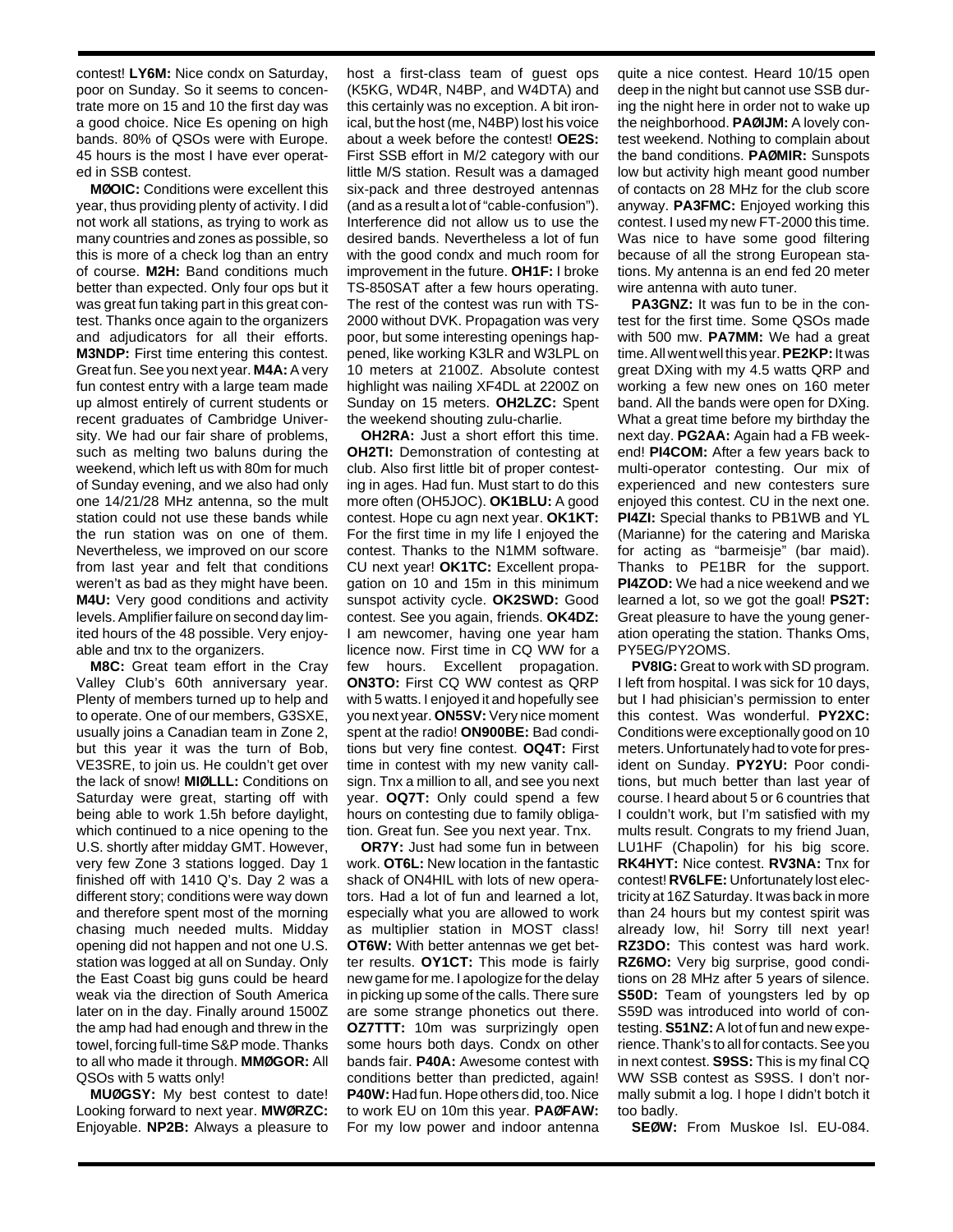**SE5S:** Much fun on first day when 10m and 15m were open. I got many new DXCC in this contest. Thanks to all who heard my "Swedish call"! 75W works okay! **SM3AGO:** Enjoy participating in these contests whenever I find time. Tnx and 73! **SM6WET:** Was leaving same day for 5Z4 and 5H1 so just played for an hour in the middle of the night and for once did a single band entry. **SM7UQH:** My first CQ WW ever! **SN1X:** Next year will be better. Sunday without NA and SA was just like tea time. **SP1DTE:** For 160m I have been using only 10 watts output because I haven't an antenna tuner. On rest of bands I have 100 watts out. Very good contest, 73! **SP8HPW:** One of my favourite contests. The only problem is a conflict between time for job and time for contesting. **SQ9FCH:** It was good fun working in CQ WW 2006. **SV9COL:** I really enjoy the contest.

**T6EE:** This was my first CQ WW; it was not my first amateur radio venture into Afghanistan. Fortunately, two years earlier I set up an amateur station to mark Afghanistan's first presidential election. I had to renew T6EE, and thanks to Mr. Nadir Shah Arian, Director, Department of Spectrum Management, Ministry of Communications, Islamic Republic of Afghanistan there were no problems. In 2004, I requested and was granted a license by the ministry for a special event station. The department issued a temporary license ("...until mission completed"), assigned a frequency of 14.2 MHz, and designated the station T6EE. Director Arian signed that license, the first issued to an amateur by the ministry. Antenna strung between a tree and a roof top; a barefoot FT-897D with both internal and external batteries with both connected to chargers to use AC. Available. power out from the station varied, then as now, from 20 to 100 watts depending on battery condition. The lack of a "JJY"or a "WWV" was met by synchronizing my wristwatch with GMT provided from time to time by Iranian television. Logging in that environment, with barely enough power to run the station, was by hand and in a shorthand I use for contesting. 73 de T6EE (KE6GFF).

**TA1HZ:** During the contest my power was always 5W. **TF3AM:** Operating on 12V batteries as before. Conditions were fine on Saturday, but got worse and then terrible during the night and on Sunday. Aurora looked great during the night, absorbing all signals. My 300W did stay up there. As always, great fun. Thanks, guys. **TF4M:** The magnificent aurora made conditions very difficult. **TI5N:** I was amazed at how my QRP signal still got plenty of responses to CQs at the bottom

of the sunspot cycle. It was nice to have 3V6T and 5B/AG2O ask me to change bands for them. That never happens with my home call! **TM2Y:** We spent many hours on Friday to fix most of antennas hit by a violent wind 5 days before. It was nice to enter this unmissable event! **U1BA:** Anniversary contest. My first CQ WW phone was in 1956 (club station UA1KBB). **UA4FEL:** Very fine contest. I am very glad! Thank you!

**US7IGF:** Nice contest! **UZ2M:** Thanks for nice contest! See you all in 2007! 73 to all! **V31HK:** Murphy, Murphy, Murphy. First the transceiver I brought along with me from Germany didn't transmit. Another transceiver which I got from V31PC (tnx) stopped working except on 20m two days before the contest. Hence no all-band participation as scheduled, only 20m! Had fun anyway! **V49A:** We were doing well until 3 PM Saturday when the power went off due to local line maintenance. We remained off the air until after 5 PM. We would have been prepared with a generator had we known. An announcement had been in the local newspaper but nobody told us! Murphy strikes again. **VA3RGR:** First CQ WW. Great fun. Unable to work as long as hoped. Conditions fair. Thanks to all. **VA3RKM:** FT-817, 5W, vertical and dipoles. Tough going for QRP and simple antennas, but fun. **VA3RNJ:** First time trying this contest. I had fun. **VA3TPS:** Another great contest. Band conditions made it interesting. **VA3TTU:** Thank you! Several new ones! **VC3R:** I had a great time operating with a special callsign from my cottage in northern Ontario. I have a few projects to do next summer to make it more effective but a great experience anyway.

**VE1SLL:** This is the first time I've spent any amount of time contesting and we had a blast! **VE2DXY:** Field Day type operation in which we bring everything up to zone 2 in Canada. Two days of driving through beautiful country to get to our location. A storm Saturday night brought strong winds, sleet, and lightning. Poor band conditions resulted in an interesting contest with a good Q rate, but our inability to work into Europe, Africa, and Asia resulted in a low overall score. We did get some good runs on Sunday afternoon into the U.S. and were surprised with the opening in to the Caribbean on 10m and worked ZL and VK on 40m. **VE3CX:** First contest from the new QTH. Just an absolute blast!

**VE3DC:** The main thing was having fun working DX. Mardy got to work Australia for the first time. Murphy seemed to have his way with Fred's amp, so no amp for station 2. Everyone had a turn at either radio doing mostly search and pounce. Some of the operators are still getting their feet wet with contesting. Wet feet . . . wow did we have a lot of wind and rain, even a bit of snow that melted away, giving us about one to two inches of water all over our contest site with the creek overflowing. Everything dried up enough for us to leave on Sunday and everyone was able to move their vehicles out without getting stuck. Band conditions seemed to be great and everyone had a lot of fun working the ones we could, and ragchewing amongst ourselves was almost as good as working all that DX. We all had a great time even though the trailer was rocking in the wind. Thanks to all who worked us. Hope to see you next year. **VE3MGY:**You could actually hear the aurora in the headphones and signals were down by a factor of 20! It would have been an excellent weekend for the CQ WW VHF contest! **VE3SS:** Only a part-time effort. Strictly S&P when time permitted. I had a lot of fun nevertheless. Thanks to all who worked me.

**VE3SY:** This was a weekend of mixed experiences. Starting off two of our team got caught in a major traffic jam and arrived several hours later than planned. Also Paul, 3SY, was just getting over laryngitis and was only able to operate for 20 to 30 minutes before losing his voice. Fortunately with M/2 we had an extra op to fill in so we didn't miss a beat. At the start of the contest 40m was a zoo, which really held down the rate on that band, but 20 managed to fill in with a higher rate. Between the two bands we held a rate of about 100/hr for the first 5 hours. Conditions seemed to vary considerably over the weekend. There were hours when calling even the stronger stations was difficult and other times when we could do no wrong. We really hated to resort to S&P but at times there was little other choice when running yielded few results. Sunday morning before sunrise a blizzard blew through and for an hour or more the snow static was so high we could not operate. Then the noise dropped in and out over the next hour. So for several hours we made virtually no contacts and at the prime time for some sunrise DX. We networked WriteLog between the two stations and had frequent network drops. This was surprising as we used the latest release of WL and both computers ran XP. What also surprised and annoyed us was the loss of a number of contacts when the network crashed. I have never see that happen before in years of using WL, and the contacts could not be found on either computer nor on the ADIi file used as temporary storage by WL. On the bright side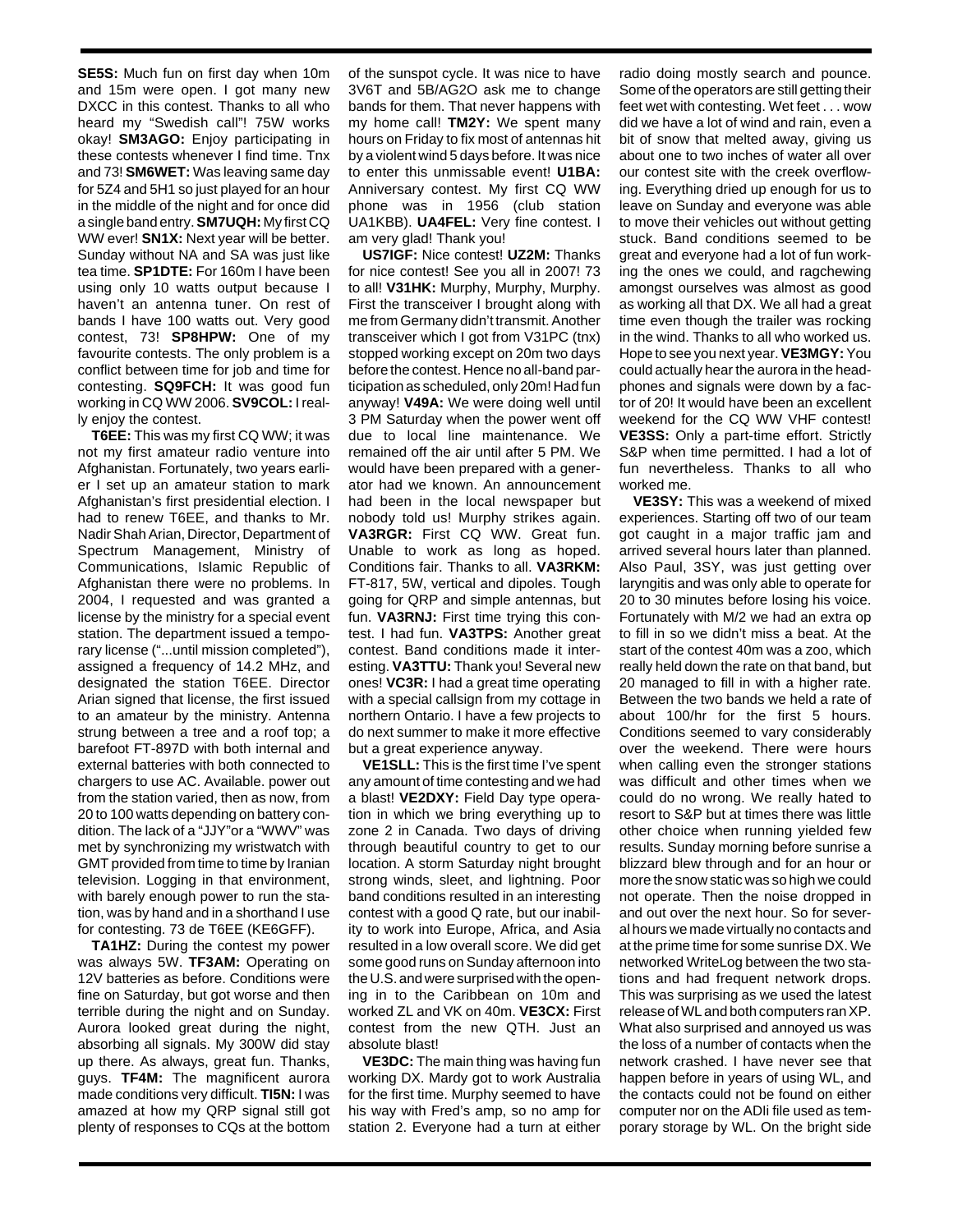this was the best score achieved at VE3SY in M/2 operation. This, no doubt, was the result of three new operators this year, but who were not new to contesting: Nick, VE3EY, Peter, VE3NWA, and Steve, VE3SMA, in addition to Paul, VE3SY, and Don, VE3XD. We made a great team and everyone filled in to operate and give pointers and assistance as needed. Another highlight was the meals prepared by Paul and Don's XYLs, Marg and Barb, respectively. We all very much enjoyed the results of their culinary talents and are looking forward to doing this all again next year, hopefully with improved conditions.

**VE3ZZ:** Still the greatest contest ever! **VE5RI:** A short burst into the Far East the second day, as the A index rose. Not much outside of North and South America but we ran the Q numbers up with lots of USA stations. Relatively good action on 40, 80, and 160 with some very nice DX. Good friends, good food, good beer, and good condx considering the state of the sunspots. **VE7HRA:** My first contest. **VE7KPB:** Contacts were harder this year than last year. Propagation was not as good this year. More work for fewer cotacts. **VE7NA:** We did not have a great turnout for this contest but those that came out had a lot of fun. **VK1AA:** I am 9 years old and this was my first contest. My dad and I operated from the car, running 60 watts to mobile antenna. I liked it very much. **VK2BJ:** Enjoyed the contest. First entry in over 40 years of ham radio. **VK2IT:** First time entry, very enjoyable. Be back next year! **VK2KRM:** This was my first CQ WW DX SSB contest. I had a blast. I only obtained my Advanced operators license in July 2006. **VK2TZA:** Thanks for the great contest!

**VK2WL:** Could only spare a small amount of time on the contest this year, especially with the XYL running around and hassling me to get off my backside and do something constructive. Perhaps a better effort next year when I've also made some improvements to the antenna farm. **VK3FY:** Heard many many multipliers but was not able to get through. Everyone was surprised to hear a mobile station working the contest. Wish I had more time on the air. **VK3TZ:** A very tough contest to work low power with S9 noise and some antennas in dire need of maintenance. Highlight was to work 5Z1A on the long path and some very brief 10m openings. Amazing that 20m was open to NA, SA, AF (lp), AS, OC, and EU (lp) at the same time around 0500–0600Z on Sunday. Some very nice signals from South America. Excellent to work into EU on 40m lp with a Rippletech vertical and 100W. Truly amazed. Nearly all QSOs

were search and pounce and I doubt I worked anything that was not a big multi station. Excellent signals on 80m from USA on Sunday night (Sunday morning USA). **VK4CZ:** The amount of effort is not truly reflected in the score. **VK4EJ:** Had a fun contest. Low power and low sunspots and single band can be frustrating! CU agn next year. **VK4HTM:** I am sorry I have no idea of how to claim my score.?? **VK4NEF:** Had a ball. See you all next year. **VK5UE:** Had a great time.

**VK8AA:** My first use of a 40m monoband beam in any event, 5 elements full size at 65 ft. with about 200 watts. It took me a day to learn about its behaviour, and the second day to do something serious with it. **VK8AV:** Empty vessels make the most noise confirmed yet again. **VP2MHX:** Lots of ash from volcano! **VP2MQD:** This was my first trip to Montserrat. We ran low power with limited antennas. It was tough on low power from the Caribbean, but I enjoyed the contest. **VU2PTT:** This was a dry run for the CQ WW CW, which is my favourite to see how band conditions are at the current sunspot low. Running a barefoot IC-746Pro and the tiny Force 12 Sigma-5 vertical dipole on my roof. The antenna works well (of course, it's no beam), as I was able to work everyone I called and punched through several pile-ups in less than three calls. 99% was S&P, with a very few CQ's. Highlights were being called by VE6JY on one of my very few CQ's on 20m, the very nice opening into Europe on 10m, big sigs out of South America on 15 and 10m, hearing VK9AA crunching the band on 15m, and the nice multipliers flowing out of Africa. I could CQ on 10m and find new multipliers out of EU, the Far East, and Africa! Limited operating time. No antenna for 40/80m due to space restriction meant fewer QSOs and zones.It was good to hear many familiar calls out of the past, as I have been off air for eight years and back only a couple of months ago. Will hope to see many of you in the CW section in November.

**VY2LI:** Another great CQ WW but strange condx. One-way propagation, noway propagation, and other challenges. Due to family illness, missed most of the 10/15 meter opening on Saturday and Saturday night was so tough that I packed it in early. No 40m antenna, so lost a lot of ground there. Managed a few mults by loading 80m vertical, but barefoot didn't cut it with a mismatched antenna. Sunday brought high winds, rain static, and lightning, but at least didn't lose power like some stations. Miss the action/comradarie at old VY2SS contest site. Thanks for the Q's and hope we got into your log.

**VY2ZM:** Solar minimum low band condx not optimal but reasonably good. Nice to see so many old friends. **WH2X:** Band conditions were fair. **WP3GW:**What "bad" propagation. In the afternoons the bands opened pretty good, so not so bad after all. Missed a few countries, but leave it for next time. **XE2S:** Thanks to all of you who gave me the chance to QSO and hope to see you next contest. **YB6LD:** Current working conditions did not allowed me to fully participate in the contest. CU all next year. **YCØBCU:** Good luck in the contest! I am waiting for the next contest event.

**YC1TJ:** I'm happy to join this contest. **YC3MM:** Have two important things at same time: job and CQ WW contest. Sorry, I must choose the job. Sorry for not full participation. **YEØX:** Nothing special at this one. We have problem with our linear amp on 15m. This contest is always the best. 10m was dead. Thank you for all who were QSOs with us. See you next one with better conditions. **YI9QJ:** Dipole in a war zone. **YL2PQ:** Tnx for contest! 73, and God bless you. **YMØT:**After 2004 and 2005, this year a better score and record of more than 80k. This year I used a wire vertical antenna with a bottom coil and 8eight surface radials. **YM125ATA:** It was very tiring to work with 10-character callsign. It was a pleasure for me to remind everybody about Turkish leader with YM125ATA/4 special callsign during contest. Ataturk had served the peace in Turkey and all around the world. Also for me the CQ WW DX contest is a meeting place. I had missed my radio amateur friends. **YO2BPZ:** Very nice and strong contest! I'm sorry for very short activity! **YO2IS:** Pleased to find 10 meters wide open, not too many participants. Was running my "Retro-Rig," GU29 (Russian 829B) PA, 75W and trap gp.

**YO3JW:** Hope for more next year! Thanks to all who called me. **YO4SI:** Second day evening no propagation with North America! **YO7AWZ:** Mni 73 for all and cu agn! **YO9BXC:** Very hard with only 5W, but my A3S Yagi did a good job! 73's and see you in 2007 edition. **YT1V:** Nice sporadic-E opening. **YV5IAL:** My first contest as QRP. Very hard but very interesting. Five-watt QSOs? Yes, it is possible, incredible. **YV7QP:** FB contest! **YZ500A:** Unfortunately I couldn't finish the contest, because the heavy storm broke my antennas 6 hours before the end of the contest. The 80m vertical fell over the 80m inverted-V, and also the beverages became unusable. The storm crashed them down. Maybe next year I'll have more luck. Thanks to everyone for contacts, and for calls. See you next year. **Z35T:** I hope that next year will have "no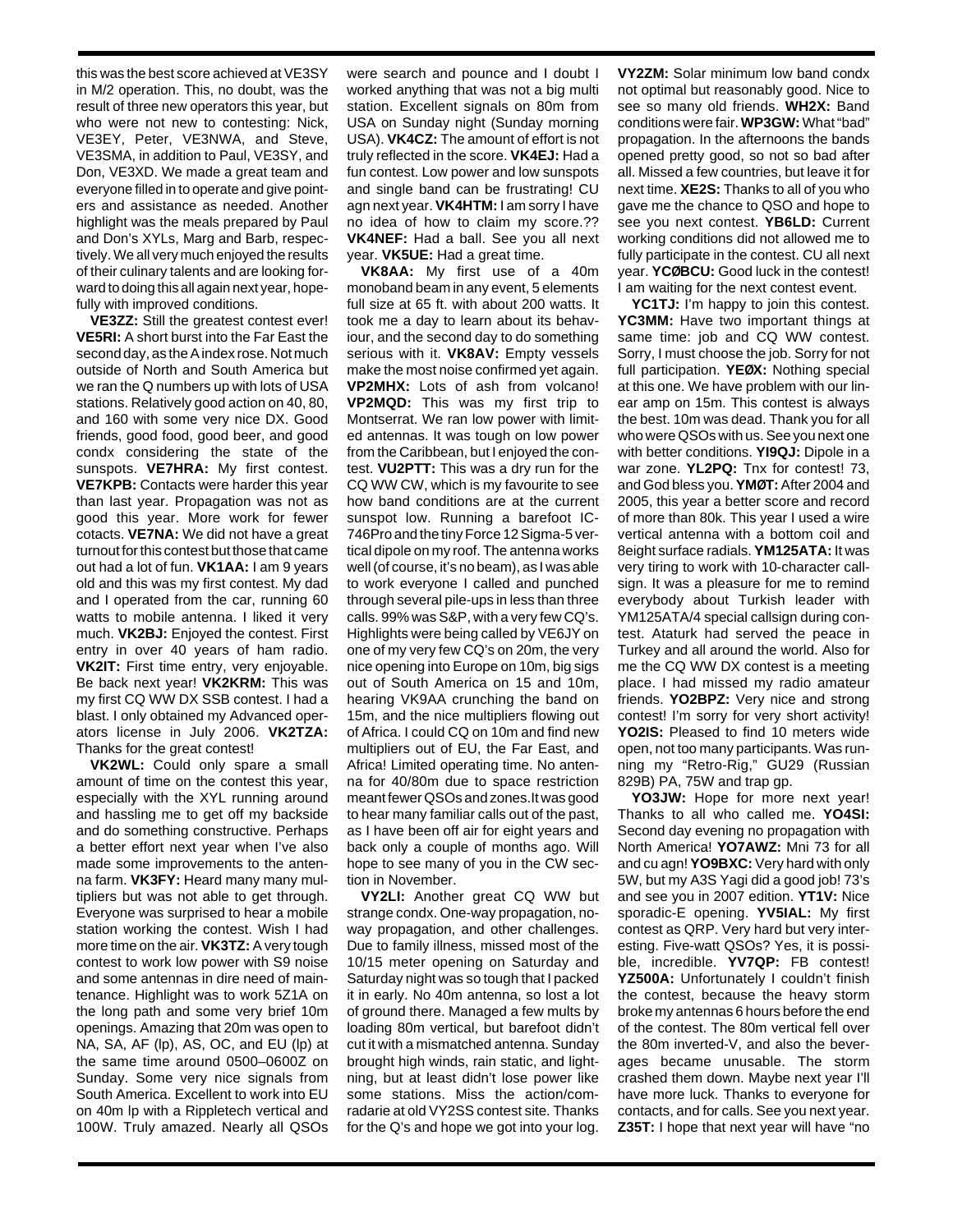breaking week."

**Z36A:** The goal was to make as much as possible QSOs, but from the house of Z36A this result is good, when you know all the problems we had during the contest. Anyhow we enjoyed the contest. Thanks all for calling us. See you in the next one. **ZL2AWH:** Conditions not good. Had trouble getting stations to turn their beams down under. SD worked well and easy to set up and use. **ZL3AB:** Great fun. Nice to work some new countries. **ZL6QH:** We planned to set a new ZL record in the M/M category but conditions were just not good enough, especially on the higher bands. But as always it was still a lot of fun. It is likely that we will have to dismantle the ZL6QH infrastructure in 2007 to make way for a wind farm. However, we are hopeful of being able to rebuid the station in the same area and be back for CQ WW in future years. **ZM2M:** Enjoyed our first as ZM2M operating from a farm workshop with two wires and two Yagi antennas erected for the contest. **ZS1JY:** Another difficult contest using a non-optimally installed, sloping half-size G5RV. I need to straighten out this G5RV before the next contest. **ZS9X:** First M2 from the new ZS9X contest station!

## **USA QRM**

**AA1ON:** FT-920 (100 watts) plus a three Yagi QTH. Work assignment to Hong Kong means CQ WW from Zone 24 this year. A lot harder to work 3 point QSOs from this part of the world! **AA5RO:** First time for most of the operators. **AA6K:** Conditions were better than expected for the bottom of the sunspot cycle. **AA6KN:** Sure sorry I missed B7P but the big boys were too numerous. Oh well! **AB3EF:**First time for me. Loved it. **AB7E:** Wow, what a grind. Operating low power with a dipole on 40m in an SSB contest is an exercise in perseverence. Lots of calling, lots of time between contacts, and all S&P, at least here from Arizona. Fun, though, in a twisted sort of way, and it looks like I have a shot at the 7-land record until someone else gets serious about the category. I think I could have done better except for the large mountain directly west of me (check the picture on my listing at qrz.com) that blocked any low-angle paths to Asia. Looking forward to the CW event in a month; much less strain on the ears and voice.

**AC5ZS:** Thank God for 10 meters! **AC7GL:** First contest from new QTH. **AD2H:** Very new to this. **AE6RF:** First voice contest outside of Field Day. **AF7DX:** Just changed my call from AH6RF to AF7DX as I am moving to WA soon. Boy, was it a pain to sign "portable

KH6" for the contest! Guess this will be my last CQ WW from Hawaii. Thanks for the fun! **AK9I:** Work limited operating time. Station located in living room, which irritated family(have to get the basement cleaned!). Voice keyer helped a bit with family. See you next year from the basement! **ATØD:** Had excellent conditions to Latin America on 10m and to Europe on 15m. Used electronic logging for first time. **KØDD:** They say I have awoken from a 15 year coma. **KØEJ:**Tnx to Jeff, K4JNY, and Scott, W4PA, for letting me play with their toys. Only fried one amp (my AL1200 – bandswitch). **KØGEO:** Always a great contest! **KØIZ:** Surprisingly good band conditions. Five more multipliers than last year. Using my Collins vintage station adds a fun element to contesting. **KØLDS:** 15 meters was open for me for the first time in a long time. Thanks! See you next year. **KØOU:** About 21 hours S&P and 1/2 hour calling CQ. **KØSR:** This was fun until 2300Z Saturday when conditions went south. **K1RV:** Very limited operation due to being in the midst of moving to a new QTH and only antenna was sloper.

**K1TC:** Signal got blown away with 70 mph winds! **K2CS:** What happened Sunday? **K2HN:**QTH had snowstorm and power outages which limited operations. Special thanks to all the stations that took the time to pull me out of the noise (5W). **K2MFY:** Contest off to a good start: first QSO was B7P! **K2PS:** I like to think about the propagation as being half-full. Yes, Sunday was pretty bad. But we got much more than we could have expected on Saturday, with a terrific 10 meter opening. Tried running with little success, maybe 30 QSOs that way all weekend, all 20 and 15. I spent a good deal of time before the contest putting up a 160 antenna (low Vee), but it was hardly worthwhile. 80 and 40 were pretty much like they always were. Congrats again to Ed, N1UR, who, even with the power problems, put up a nice score. If I had known that, I might have operated more hours! **K2YEH:** Almost 13 hours, much of it calling without success. Some DX stations 20 over S-9 and didn't answer USA big guns. Missed many countries and some zones; lots of fun anyway. Low power on 80 is not for the faint of heart in this contest.

**K3MD:** Murphy attacked 5 hrs Saturday morning. **K3MQ:** My first SSB DX contest. Great fun! But some ops spoke so fast I thought I had picked up a RTTY signal! **K3ZT:** Lots of great DX contacts on 15 meters! **K4GOP:** A few contacts were made from my car at my work QTH. **K4VX:** Started out to make a few QSOs, but got carried away! **K5BDL:** First CQ WW contest submission. I cannot wait until next year! **K5LAD:** Come on back sunspots . . . please! **K5RX:** 80 meter signals from Europe way below normal. Heard no Scandinavia at all. Big surprise to be called by 9M6DXX. **K5ZD:** Semi-serious effort (slept both nights!). Enjoyed chasing the competition while watching the online scoreboard. **K6CSL:** Boy! Friday night was a bust! I really enjoyed the rest of the contest. My first DX test with my new computer. **K6HRP:** First time for our club to participate. We enjoyed it! **K6JAT:**Very tough condx this year on 15m. Could only hear one station from Europe, RU1A. **K6LRN:** Plagued with noise, I could only work stations at about 80 to 130 degrees. **K6QK:** I had a good time operating the contest. My station did have problems with RF getting into my computer and locking up Writelog so I had to go to low power on 15 and 10 meters. Twenty meters worked fine and was the band of choice for the majority of my operating. Conditions were better than I expected.

**K6SE:** Oh, well. I tried! **K6ST:** First contest with 3-element SteppIR and beam on rotator from this mountain QTH. **K7ABV:** Good time again. Conditions were not bad, even though Sunday AM looked bleak. **K7ACZ:** Heard some Asia stations S&P but not running. Would have loved to log them. Thanks to 3XM6JR for asking for the West Coast, otherwise would not have been able to get through to him past the East Coast curtain. **K7QB:** Good propagation to U.S., but not very easy to find a free frequency. **K7XC:** Using 80W into simple/low antennas in an SSB contest is a humbling experience. Each contact was hard earned! **K8THU:** Great contest! Wish I had more time to spend on the air. **K9BWI:** Just testing a new contest program, not a serious entry here. **K9GY:** Glad to see some 10m action. **K9NW:** Great fun as always! Special thanks to Laurent, FM5BH! **K9TRV:** First real contest activity. **KA1C:** Wow! The first contest I worked where I was able to make contacts on all bands, 160 through10m. Nice to see 10, 15, and 160 open on the same weekend. **KA2KON:** Score might have been a little better if I didn't have the tower lowered to 25 feet because of the winds on Sat./Sun. You can work a lot more with the tower at 75 feet. Still had a good time, especially working Hawaii a few times and the South Cook Islands (on 80 meters).

**KA5BQM:** 15 was a boomer. Wish 10 had stayed open longer. Lots of fun. **KBØFHP:** Oh, I wish I had had a couple of more dB! This was undoubtably the hardest time I have had in a contest, low power and on 80m, using only a cheezy wire vertical strung in the trees, with only minimal radials. I think I got really tired of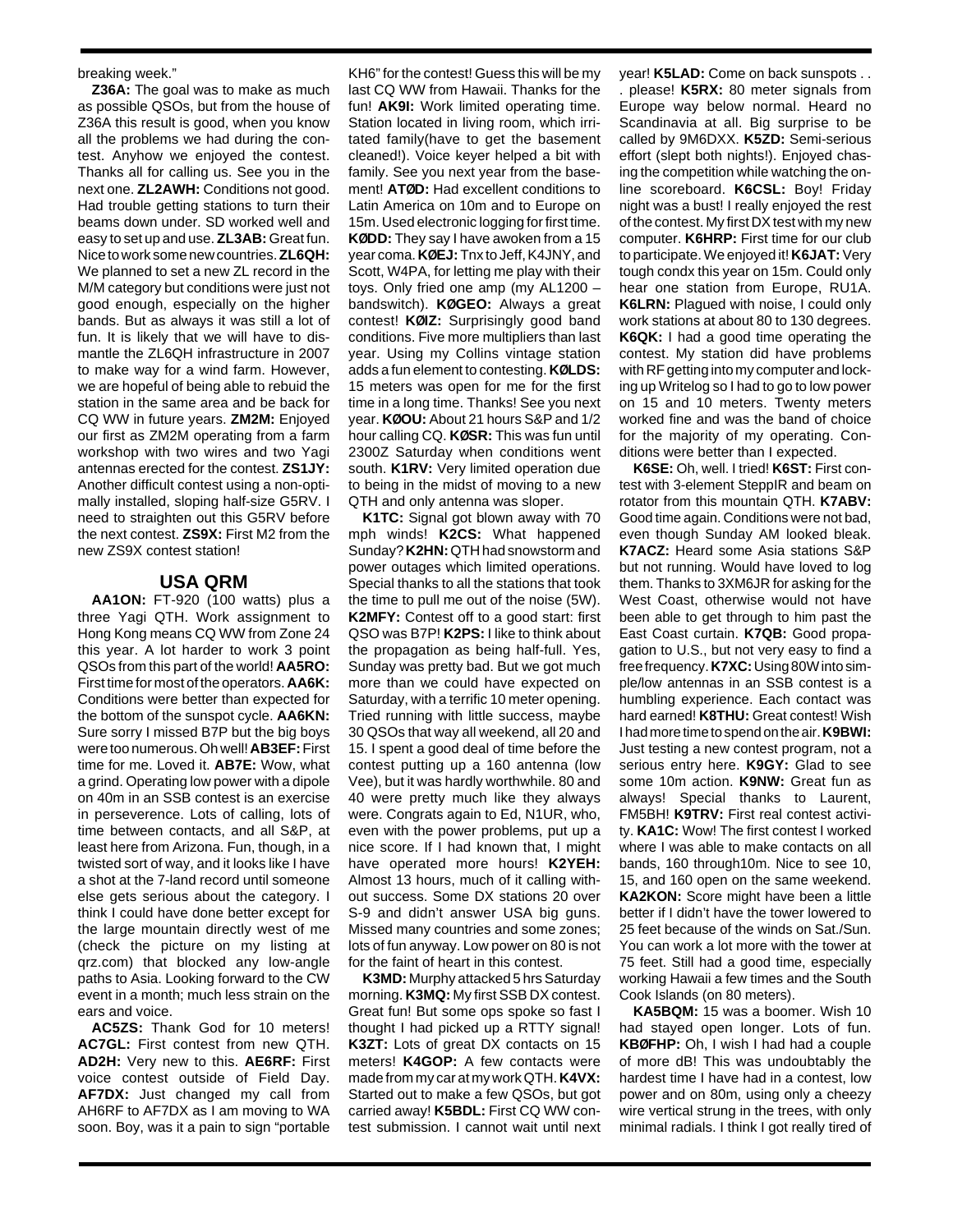"again again?" I want to thank everyone who was patient with my puny signal. The first night was fair, with the big guns battling it out. The second night was much better, with quite a few new countries. Next year some RX antennas and phased verticals! **KB1CJ:** Only on for short periods and band conditions not great, but still able to work a few. **KB3KYZ:** Heard many stations, worked as many as possible. South America was strong into Delaware. **KCØPQJ:** Great contest; best DX contacts yet! **KCØRQH:** I didn't get to work as many hours as I wanted, but I made my first contact in China and New Zealand, so it was time well spent! **KC1F:** Our third consecutive father/son M2! The last two were from dad's house before they moved to a retirement home and his station was disassembled. This time was from my house with a smaller station! **KC6MZY:** Thank you for the interesting contest. Hope to be back next year. **KC7WDL:** Didn't have much time to operate but when I did, conditions were terrible!

**KC8IMB:**Things were going decent until laptop hard drive crashed. That was early Saturday morning and pretty much took the wind out of my sails. Got back into it late Saturday night. Can't wait for the sunspots to come back! 73 and thanks to everyone for putting on a great show! **KC9ECI:** Working QRP was a brutal, masochistic thing to do. As Dr. Smith from the old "Lost in Space" television show would say, "Oh the pain!" **KD6PQF:** Nice openings on 20 in the afternoons, but where was VK land? **KE6GFI:** An example of a little bit of fun: 3 countries, 3 continents, 3 zones, for 3 contacts. **KE7FKX:** Got on a bit to make a few contacts. Thanks for the QSOs! **KG2AF:** A lot of fun! 100 watts with a "crappie antenna" on my fire escape. **KG4VPC:** My first CQ WW contest ever! Had fun and worked a lot of new countries. **KK3Q:** The peanut station here got clobbered on 20, although I did sneak around with S&P for some 20 meter contacts. Got better results on 15 and even a few on 10. No matter the score, it was fun and I got to add a few points to the FCG scoreboard. **KM4RK:** Thanks to the Caribbean and South America for the numbers!

**KS7T:** Not bad for a ground mounted vertical made out of RadioShack TV mast 16 ft. long and working on all bands, fed with RG-8U and a constant S9 noise level! **KU1CW:** Part-time effort. 40m was not so hot this time. **KU4V:** My tree wires seemed more directional and gray-line dependent than I anticipated. JH4UYB and V73RY were surprises as much as hardly no Europe! Oh well, something to work on for next year. **KY6LA:** I love this contest. I only wish I had more time to play

at it. 10m was open and lots of DX contacts during the supposedly low sunspot cycle. **KZ1M:** KZ1M, Jim Dalterio memorial station. **KZ5OH:** I had a good time. One of my best contests. **N1ORK:** My first CQ WW DX, lots of fun. Nice to see 10 and 15 open and being used. Plan on getting more next year. 73 all! **N2HMM:** Wild fun and controlled chaos. Band conditions better than expected. First time I put in a healthy effort. Going to be healthier next year. **N3GE:** Propagation condx poor. Arthritis unbearable. **N3UM:** QSOs in 5 hr., tedious, but 20m was quite good to EU from 11–13Z, and then (surprise) there were 3 good hours on 15m. 20 m was again pretty good to EU 17–-20Z. Saturday PM/Sunday AM the low band noise was not as bad as 24 hrs. earlier, but hard to find new stations to work, especially on 40 Sunday from 13–16Z, but half as many Q's as in the same hours Saturday. Used a horizontal. Many QSOs as my previous best on 80. Overall, got 63 more QSOs than in 2005, but 32 fewer total multipliers, so overall claimed score down 3% from 2005.

**N4DXI:** Next time an amplifier and tribander! **N4GG:** Enjoyed it as usual. Sorry I only had 13 hours to spare. **N4JF:** Great fun and relaxing. **N4PN:** Missed all of Friday night and only got on Saturday night for short opening before band died. Operated Sunday but condx not good. Never heard any of the "garden variety," like G, SM, GM, PA, etc. Still was fun as all CQ WW contest are. **N4RV:** Enjoyed CQ WW in multi-single this year. We had a smaller team, so we chose to enter multisingle. 15 is still our best band. The runs were shorter than previous years. A few more sunspots would be nice. **N4UH:** Saturday was wall to wall Europeans on 15m. I used h/p. Sunday I wanted to run Europe on 15 m but could only hear very southern European stations weakly but got a lot of South and Central American stations. Weird. **N5AW:** Some problems this year. Bad line noise to west. Couldn't interface my DVK and mic switching to the Orion, making SO2R nonfunctional. Conditions great on 15/20 the first day but then they went in the tank. **N5KDA:** Wish I could have worked all of the contest. **N5KEV:** Wish the band was better, but it was fun. **N5TEY:** Good contest. Sorry couldn't work more stations.

**N6AR:** Lousy conditions here. Too many multi-multis running and expecting a free 5 kHz either side. **N6GK:** Could only contest 2 hours, but worked some new countries, so very happy! **N6WK:** Had a great time this year considering the poor band condx. **N6XI:** Just playing around, demonstrating station to a ham neighbor.

**N6XT:** Oh I wish I had a couple more dB! This was undoubtedly the hardest time I've had in a contest, low power and 10–80m folded dipole using it strung in the trees. with no radials. I think I got tired of "again again." . I really appreciate everyone's patience with working my weak signal. The first night was fair, with the big guns battling it out on 20, 40, and 80 m. Next year I hope to have better antenna system up. **N7KQ:** Great contest! **N7VS:** Band conditions surprisingly good. Hope to be back next year. **N8IE:** Bands were very good. **N9ML:** First contest entered in 25 years. **ND4V:**Whew! I concentrated on 15 meters this time and it did not disappoint. **ND6S:** Thanks everyone!

**NE1RD:** High winds and a couple of power brown-outs threatened but did not affect the weekend's operation. I was able to sneak up a G5RV at 55 feet and make it a flat-top (instead of the inverted-V like last year) and that helped considerably. QRP phone is still a challenge, especially with wire antennas, but that's what makes it fun! I put 100 more QSOos in the log than last year and learned a great deal in the process. Thanks to all who pulled out my flea-powered signal. **NE4M:** Great fun as always! **NG1G:** Despite weeks of preparation we were constantly plagued by numerous problems, including two bad headset cables, a disintegrated footswitch, a balky Telnet connection, two power outages, a deaf web cam connection, an ornery amplifier, and a bad case of "gout." One of our team members basement flooded, and later a tree came through his roof. Through it all we adapted and overcame, finished relatively unscathed, and still delivered a respectable score. Thanks to Bill, N1HRA, and Patty, his XYL, for putting us up (and putting up with us!), as well as all the team members for their contributions. Thanks also to everyone who worked us, especially the DX! **NG2X:** Three elements on 15 was just not enough aluminum this time! Still an awesome contest though! **NI7T:** Great bottom of the cycle contest.

**NJ9Z:** Very challenging conditions with lots of QRN/QSB. Being able to bust through a few pile-ups with low power and a vertical made it all worth it. **NN3W:** Decent conditions for this part of the cycle. Looking forward to real 10 meter openings! **NN7SS:** This was multi-operator from my "new" Vashon Is. QTH with the members of the Vashon-Maury Island Radio Club (W7VMI), many of whom were brand new to CQ WW. We had a single radio (no mult radio) and an occasional dial-up connection for spots. Goals were to earn a bunch of points for the Western Washington DX Club cummulative trophy